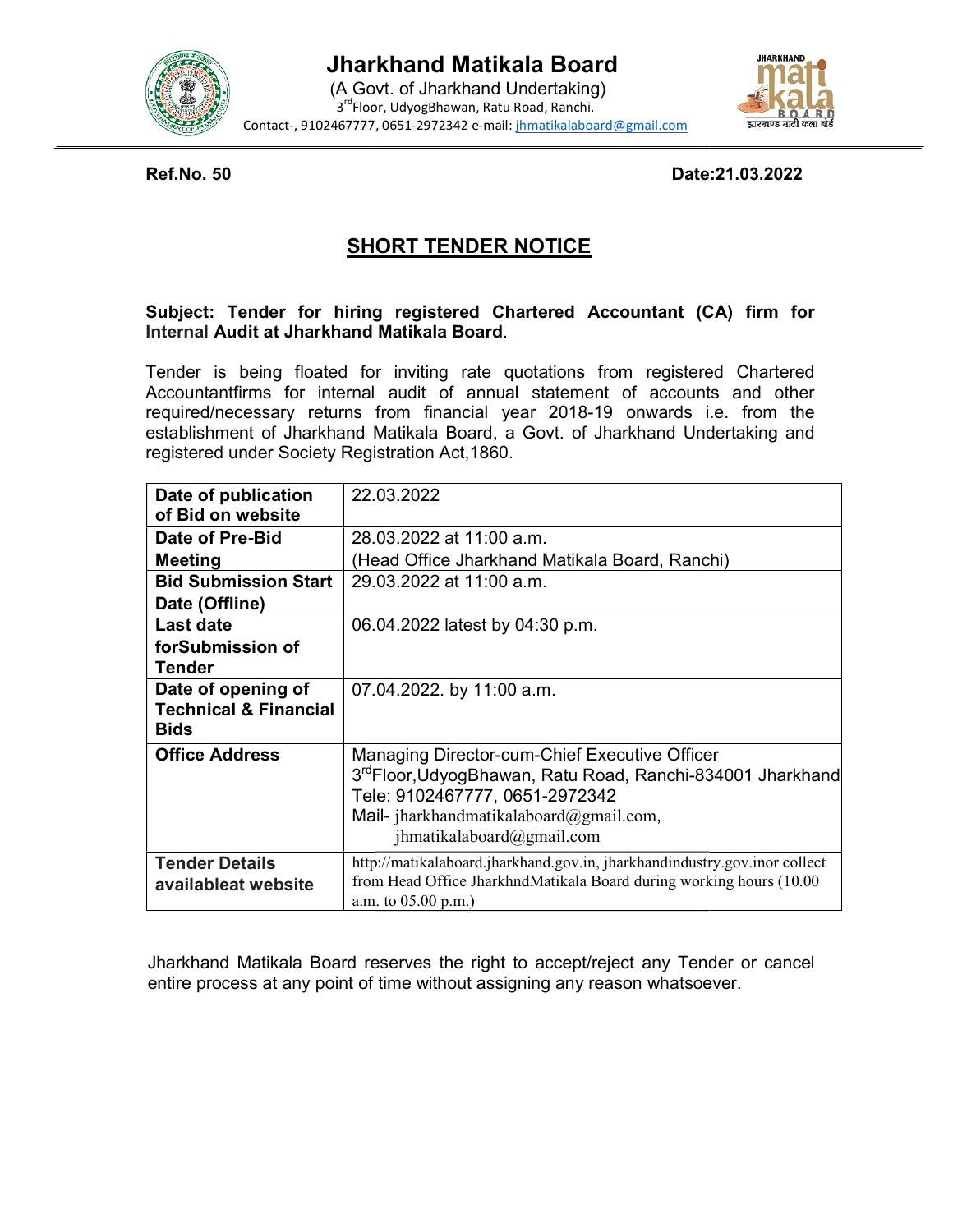### GENERAL TERMS & CONDITIONS:

- 1. The firm must be registered Chartered Accountantfirmshaving its Office/Branch atRanchi.
- 2. The firm must have experience in conducting the audit in Govt.offices/Board/Corporations of Jharkhand.
- 3. Average turnover of the firm should be more than Rs. 50 lakhs for past three consecutive years. This should be supported by copy of P&L accounts and balance sheets duly certified.
- 4. The Auditors should be well conversant with Govt. rules & regulations and with overall accountingprocedures.
- 5. The firm should not be blacklisted or barred by any Govt. Department/PSU/Institutes/Autonomous Bodies etc. (Self-declaration may be attached in this regard on letter head ofbidder).

### 6. Submission ofBid:

### Technical Bid:Should contain

- i. Bid Forwarding letter in prescribed format as perAnnexure-I.
- ii. Technical Bid in prescribed format as per **Annexure-II** with all relevantsupporting duly signed documents as mentioned in biddocument and with superscription "Technical Bid for Internal Audit in Jharkhand Matikala Board: Part-A"

### Financial Bid: Should contain

- i. Financial Bid in prescribed format as per **Annexure-III** with superscription "Financial Bid for Internal Audit in Jharkhand Matikala Board: Part-B"
- 7. Selection of Successful Bidder: The selection of successful bidder will be decided by the Tender Committee of theBoard.
	- i. Financial Bid of Bidder who qualifies in the Technical Bid will beopened.
	- ii. The bidder who quotes the lowest rate (L1) in the financial Bid followed by technical criteria will be declared as the successfulBidder.
	- iii. The decision of the Committee will befinal.
- 8. Termination In case of breach of work order by the successful bidder the contract will be terminated and the firm may also beblacklisted.
- 9. Dispute Resolution: In the event of any dispute or difference, the decision of the MD-cum-Chief Executive Officer of Jharkhand Matikala Board will befinal.
- 10. Applicable Law: The Court of Jurisdiction shall be Ranchi for all suchpurposes.
- 11. Cancellation: Board may cancel the tender process at any time without citing any reason.

Sd/- (Robin Toppo) Managing Director Cum Chief Executive Officer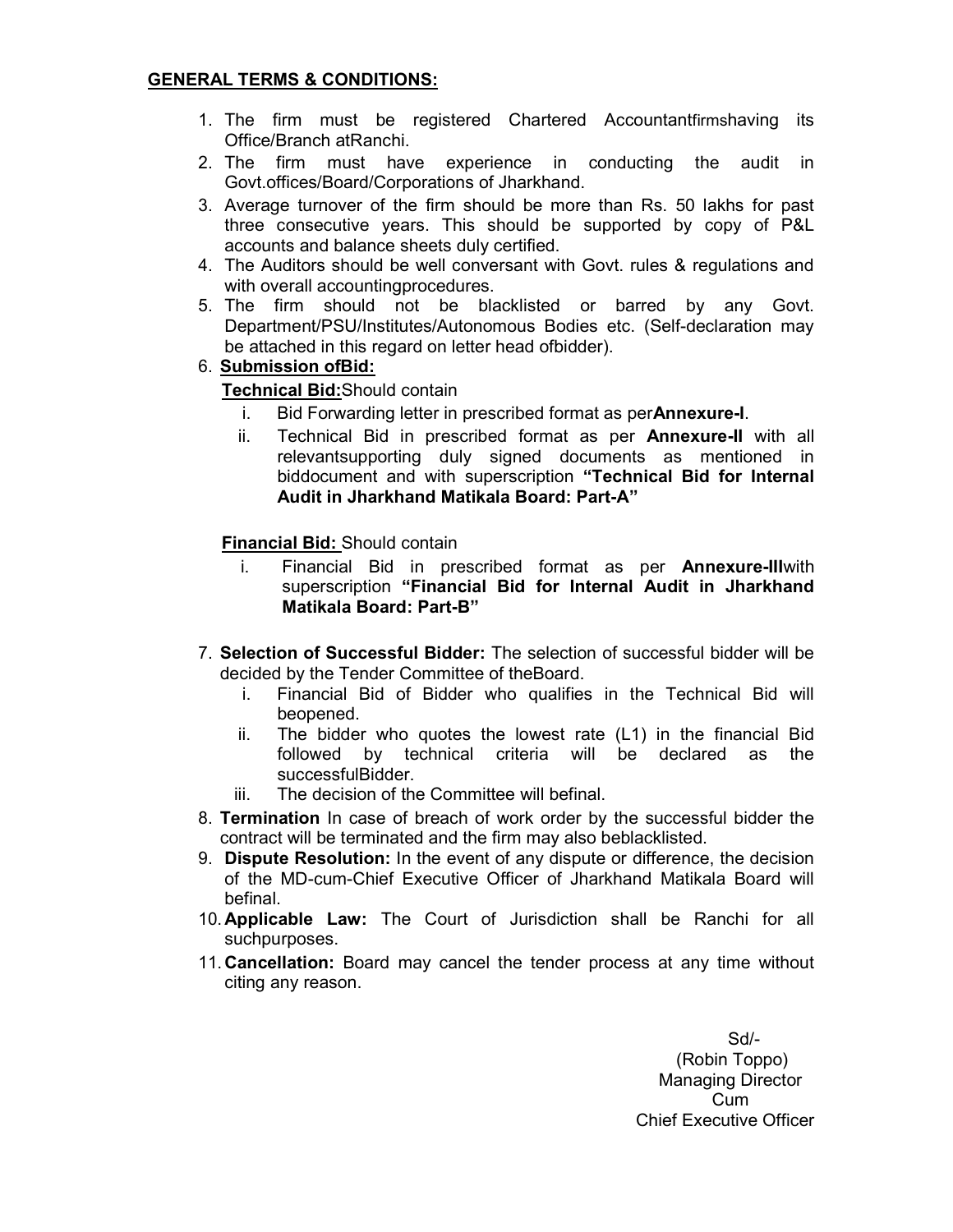# ANNEXURE-I BID FORWARDING LETTER

(On the Letterhead of the Bidder)

| Tender No:…………………………………………………dt…………………………………… |
|-----------------------------------------------|
|                                               |

From,

To, MD- cum-Chief Executive Officer Jharkhand Matikala Board 3<sup>rd</sup> Floor, UdyogBhawan Ratu Road, Ranchi-834001

# Sub: Submission of Tender for "Internal Audit for the Office of Jharkhand Matikala Board".

Dear Sir,

With reference to the above subjected tender, I/We am/are submitting our bid for the above cited work. I/We hereby confirm and declare that I/We have carefully studied the tenderdocument therein and undertake myself /ourselves to abide by the terms and condition laid down in the tenderdocument.

Yours faithfully,

(Signature of the Authorized Official of the bidder with seal)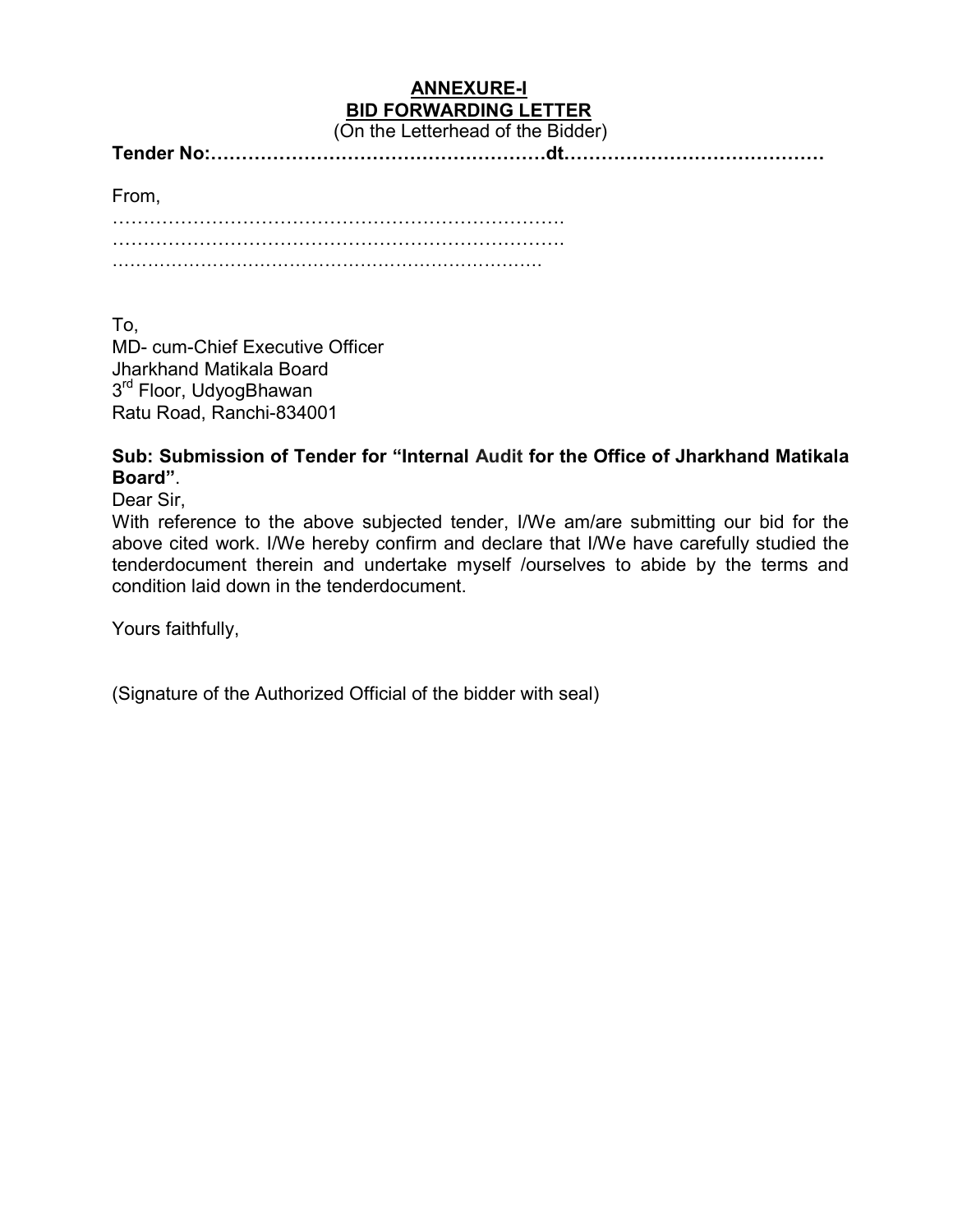# ANNEXURE-II TECHINICAL BID

(To be submitted in a separate sealed envelope)

Tender No:………………………………………DT……………………………………

# Submission of Tender for "InternalAudit for the Office of Jharkhand Matikala Board".

## (Self-attested photo copies of all supporting documents must be attached withthe technicalbid)

| Sl No. | <b>Particulars</b>                                           | <b>Compliance (Yes/No)</b> | Page No. |
|--------|--------------------------------------------------------------|----------------------------|----------|
|        |                                                              |                            |          |
| 1.     | Name of the Firm:                                            |                            |          |
| 2.     | Address of Firm: Tel/Mob No: FaxNo:                          |                            |          |
|        | Email ID:                                                    |                            |          |
|        | (Proof of Local Branch Office must be submitted)             |                            |          |
|        |                                                              |                            |          |
| 3.     | Registration Certificate of Firm (Attach proof in support of |                            |          |
|        | this)                                                        |                            |          |
| 4.     | Name and Designation of Authorized person with Tel/Mob       |                            |          |
|        | No., Email ID to deal with Jharkhand Matikala Board:         |                            |          |
| 5.     | GST No.                                                      |                            |          |
|        | (attach self-certificated copy of the same)                  |                            |          |
| 6.     | PAN(Attach self-certified copy of the same                   |                            |          |
| 7.     | <b>ITR</b>                                                   |                            |          |
| 8.     | The firm should not be blacklisted or barred by any dept. of |                            |          |
|        | Govt., PSU Institute or Autonomous Bodies etc.(Attach self-  |                            |          |
|        | declaration on the letter head of bidder)                    |                            |          |

## Declarations:

I/We

………………………………………………………………………………………………

…………………………………………….(Names of partners/proprietors ) do hereby declare that the entries made here are true to the best of my/our knowledge. I/We hereby agree to abide by all terms and conditions laid down in tender document. Place:

Date:

(Signature & seal of bidder)